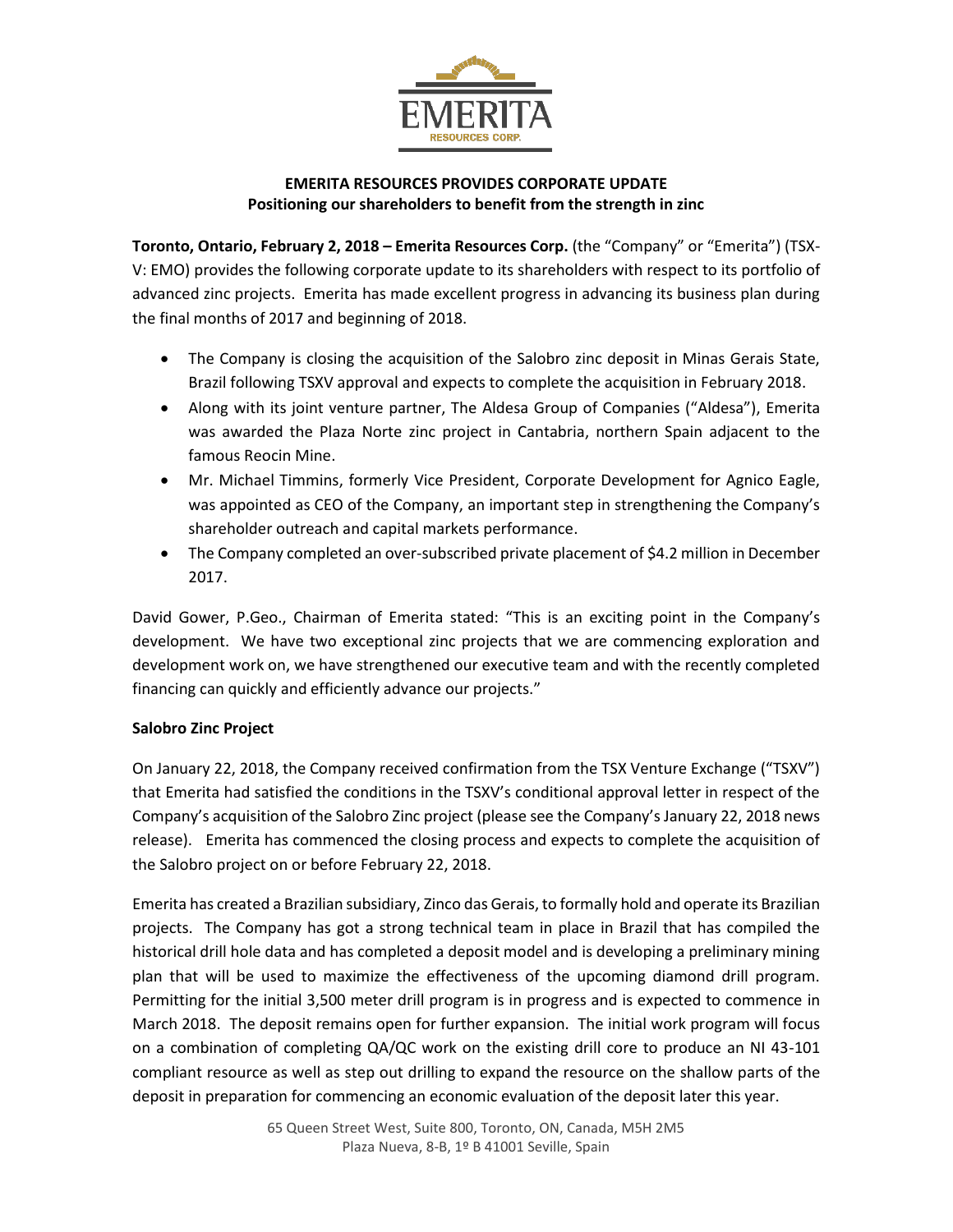

The Salobro Project is located in Minas Gerais State, Brazil in an area well serviced with infrastructure including a zinc smelter, paved roads, rail, water and power. The mineralization is hosted in the Archean to Paleoproterozoic metasedimentary rocks. The mineralization is stratabound with sphalerite and galena as the ore minerals. The metasedimentary sequence comprises carbonates, banded iron formations and banded cherts, suggesting either a Mississippi Valley Type or Sedex depositional environment for the sulphide accumulations. The thickest intercept to date is 13.92 meters grading 10.39% zinc and 2.13% lead. The Salobro Project deposit is estimated to contain 8.3 million tonnes grading 7.12% zinc and lead. **A "qualified person", as defined in National Instrument 43-101 ("NI 43-101"), has not done sufficient work on behalf of Emerita to classify the historical estimate as a current mineral resource and Emerita is not treating the historical estimate as a current mineral resource or mineral reserve. Further work must be completed in order to demonstrate whether a reasonable expectation for commercial extraction exists. The mineral resource estimate is a historical estimate and should not be relied upon.**

#### **Plaza Norte Project**

Emerita, along with its Spanish joint venture partner, Aldesa, has been awarded exploration concessions comprising 3,600 hectares (the "Plaza Norte Project"), through a public tender organized by the Government of Cantabria, in northern Spain (please see the Company's October 27, 2017 news release). The Cantabria region is characterized by first world infrastructure including an industrial port and excellent rail, road network and a University with Mining Department. Glencore has its "San Juan de la Nieva" zinc smelter in the neighboring region, Asturias, about 180 km to the west by road. The Plaza Norte Project is located adjacent to the famous Reocin mine, formerly one of the premiere zinc producers in Europe, having produced approximately 62 million tonnes grading 11% zinc and 1.4% lead. Emerita's Spanish technical team has commenced the permitting process to commence a 5,000meter diamond drill program on priority targets that already have high grade intercepts with the objective of establishing a NI 43-101 resource. Drilling is anticipated to commence in May 2018.

In support of the drill program, Emerita has acquired the historical data base for the Plaza Norte Project which includes more than 300 drill holes (approximately 73,000 meters of drilling) with numerous high-grade intercepts including Hole 532 – 18.96 meters grading 9.72% zinc and 0.09% lead and Hole SS21 – 8.20 meters grading 7.05% zinc and 0.30% lead. Initial drilling will be designed to establish a resource within target areas where mineralization is already indicated by wide spaced drilling.

Emerita's joint venture partner, Aldesa, is a major Spanish construction and infrastructure firm with international operations. Emerita will be the operator of the Plaza Norte Project.

Joaquin Merino, P.Geo., President of Emerita commented: "We are greatly encouraged by the very strong support that the Plaza Norte Project has received from the local government and community. This support coupled with the extensive data base of diamond drill, geological and geophysical data we have acquired will provide a clear path to efficiently advancing the project towards development.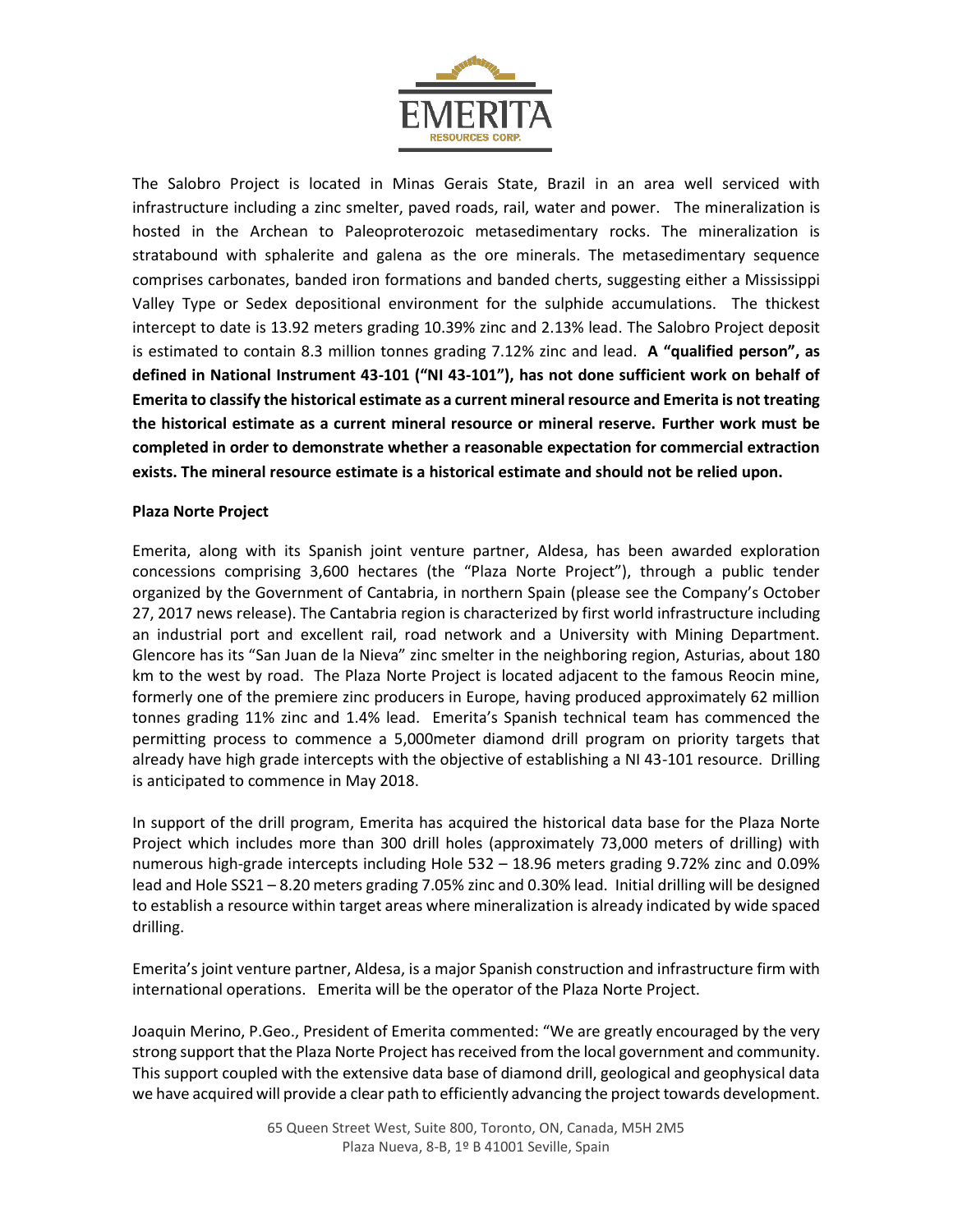

At the same time, we will be advancing the Salobro zinc deposit in Brazil towards a NI 43-101 compliant resource and subsequent economic evaluation of its potential.

"2018 will be quite an exciting year for Emerita shareholders as we focus on converting mineralized zones at Salobro and Plaza Norte into new 43-101 resources. These are both exciting projects with high zinc grades and mineralization at shallow to moderate depths", commented Michael Timmins, CEO of Emerita.

#### **Qualified Person**

Carlos Cravo Costa, P.Geo. is a "qualified person" as such term is defined in NI 43-101 and has reviewed and approved the scientific and technical information in this press release regarding the Salobro Project and has approved its dissemination.

Joaquin Merino is a "qualified person" as such term is defined in NI 43-101 and has reviewed and approved the scientific and technical information in this press release regarding the Plaza Norte Project and has approved its dissemination.

## **About Emerita Resources Corp.**

Emerita is a natural resource company engaged in the acquisition, exploration and development of mineral properties with a primary focus on exploring in Spain and Brazil. The Company's corporate office and technical team are based in Sevilla, Spain with an administrative office in Toronto, Canada.

For further information, contact:

Joaquin Merino +34 (628) 1754 66 (Spain)

Helia Bento +1 416 309 4293 (Toronto) [info@emeritaresources.com](mailto:info@emeritaresources.com)